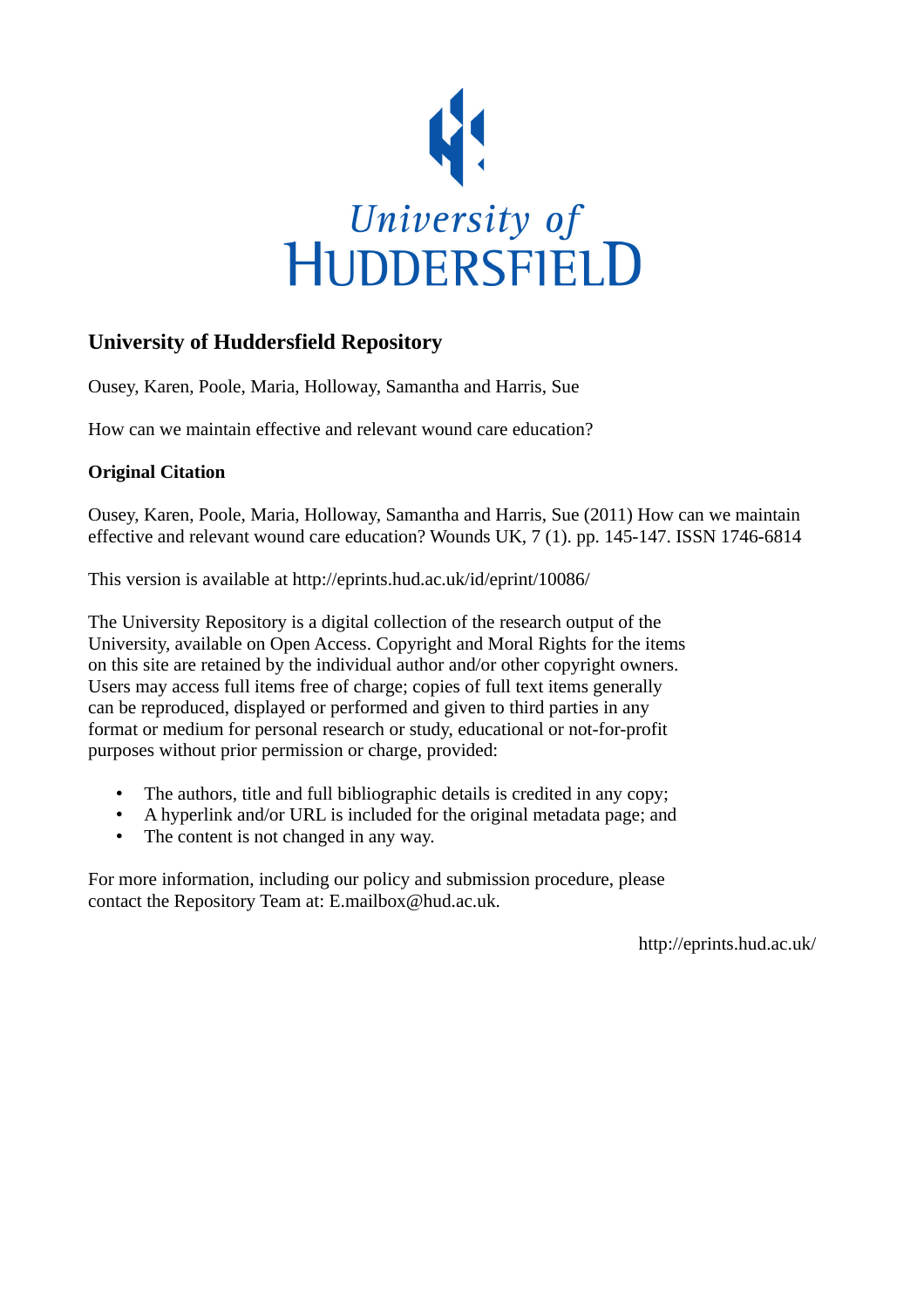# **How can we maintain effective and relevant wound care education?**

*Nurse education in England is entering a new era with the move to an all-graduate profession becoming a reality from September 2013. But, what does this mean for wound care and the clinical nursing skills that are required to ensure patient safety as well as evidence-based outcomes?*

*The term 'pre-registration nursing education' currently describes the programme that a nursing student in the UK undertakes in order to meet the Nursing and Midwifery Council (NMC) criteria for registration (NMC, 2010a). The competencies required of a registered practitioner are clearly defined by the NMC and encompass four domains:*

- 8 *Care delivery*
- 8 *Care management*
- 8 *Professional and ethical practice*
- 8 *Personal and professional development.*

*These domains will remain unchanged with the advent of all-graduate educational programmes. However, it has yet to be seen whether the move will provide registered nurses with the* 

*Karen Ousey (KO) is Research Leader, Advancing Clinical Practice, School of Human and Health Sciences, University of Huddersfield; Maria Poole (MP) is a Regional Medical Affairs Specialist at ConvaTec; Samantha Holloway (SH) is a Senior Professional Tutor/ Course Director (MSc in Wound Healing and Tissue Repair), Department of Dermatology and Wound Healing, School of Medicine, Cardiff University; Sue Harris (SU) is a Senior Specialist Nurse in Wound Management, Ashford and St Peter's Hospitals NHS Foundation Trust, Chertsey, Surrey*

*knowledge and skills required for them to be fit for practice when working in tissue viability.*

*A comparison of UK three-year degree and diploma students in their first three years postgraduation found no significant differences in competence that would be meaningful in practice (National Nursing Research Unit, 2008). However, the National Nursing Research Unit (2008) did find evidence that qualifiers from four-year degree programmes, and those who undertook postregistration degrees, were more competent than non-graduates in certain aspects of nursing and that experience generally developed nurses' enhanced competencies.* 

*This fits in with the NMC (2010a) requirement that once qualified, nurses must maintain their knowledge and skills and that newly qualified nurses cannot be expected to have extensive clinical experience, specialist expertise, or highly developed supervision and leadership skills.* 

*The NMC maintain that opportunities need to be offered to newly qualified nurses so that they can develop their skills. This can be provided either through preceptorship or ongoing professional development, but the NMC (2010b) is clear that registered nurses have to keep their skills and knowledge up-to-date, asserting that they must:*

- 8 *Demonstrate the knowledge and skills for safe and effective practice when working without direct supervision*
- 8 *Have the ability to recognise and*

*work within the limits of their competence*

- 8 *Keep their knowledge and skills up to date throughout their working life*
- 8 *Take part in appropriate learning activities that maintain and develop their competence.*

*The Department of Health (DH) spending review (DH, 2010a) identified the implications of meeting the rising costs of healthcare, announcing that the NHS would release up to £20 billion of annual efficiency savings over the next four years, all of which will be reinvested to support improvements in quality and outcomes (DH, 2010a). Included in this is the importance of applying best practice in the management of long-term conditions, which clearly relates to tissue viability and wound care.* 

*The DH document Equity and Excellence: Liberating the NHS (2010b) contains plans for a massive reorganisation of the health service, including the abolition of strategic health authorities and primary care trusts and the creation of an NHS Commissioning Board. Many commissioning responsibilities will be transferred to GP commissioning consortia. The document also outlines plans to link GP practice pay to consortia performance, to rewrite the Quality and Outcomes Framework, and to give GPs a contractual responsibility to ensure efficient and effective use of NHS resources (DH, 2010b). All these changes will have an impact on the provision of wound care education.*

*Currently, clinicians can access wound care education in a variety*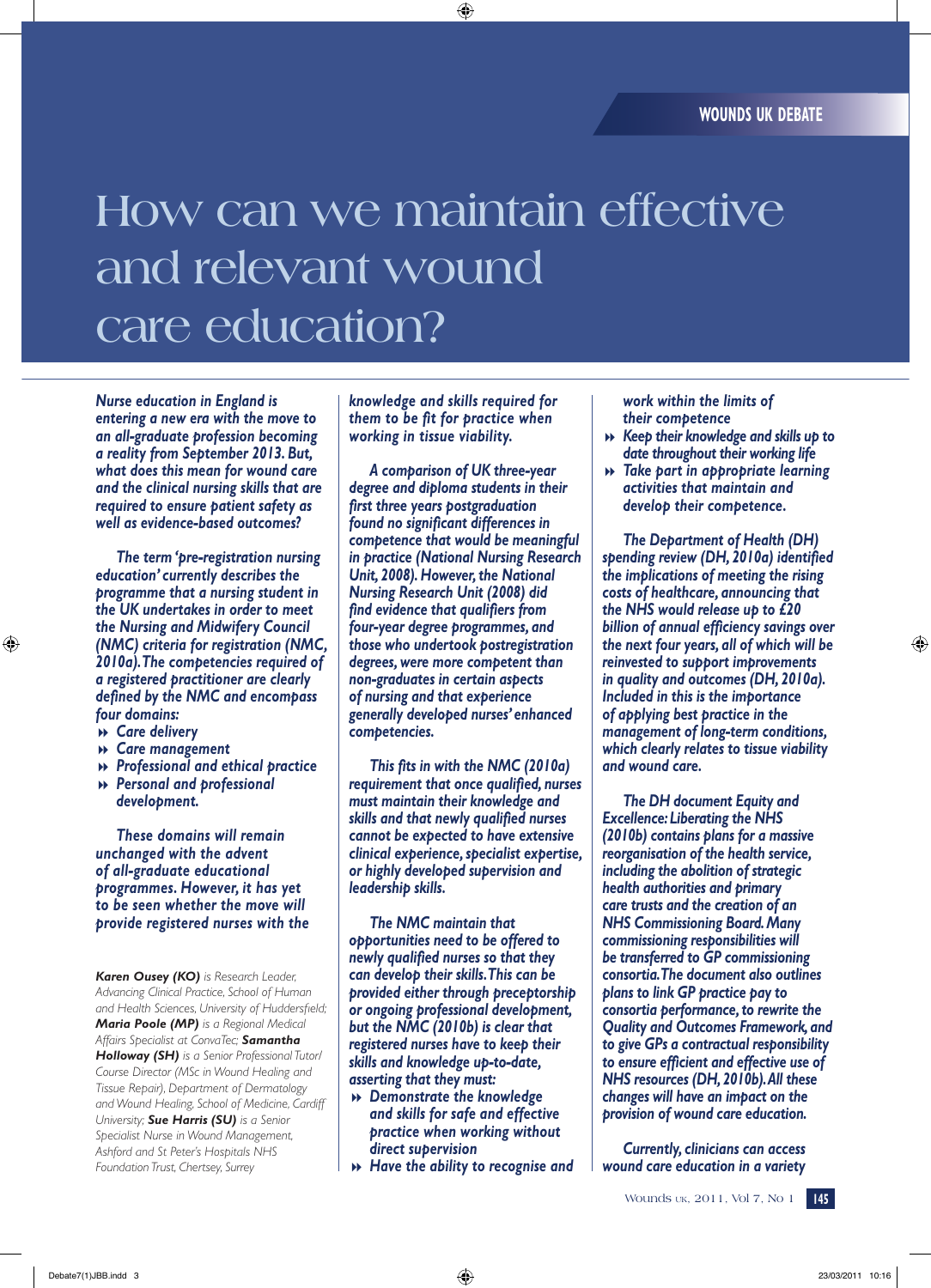**HA:** *Wounds are not confined to one speciality or client group within healthcare and, therefore, it is essential that this is reflected in preregistration education.* 

**MP:** *Higher education institutions do have a responsibility to develop clinicians' underpinning knowledge and analytical skills and to offer education that equips nurses to meet the needs of today's patients.* 

*of ways — through higher education institutions, study days, conferences or in-house study days funded mainly by Strategic Health Authorities (SHAs), employers or industry. Additionally, practitioners can maintain their self-development through textbooks, academic journals or online learning packages.* 

*However, with the proposed changes to NHS funding outlined above, will nurses be able to access educational programmes and will they be afforded study time to enhance their knowledge and skills base?* **KO**

#### **Is it important that wound care forms a part of clinicians' preregistration education?**

**MP:** Yes it is. Once qualified there is an expectation that nurses have a certain level of knowledge about all areas of care. However, it is clear from the literature that compromised tissue viability is becoming more and more prevalent. Without access to nurses with at least basic levels of knowledge and skill, patients' tissue integrity is at a higher risk of being compromised.

**SH:** Skin forms the largest organ of the body and it is inevitable that students will encounter patients with tissue viability-related problems. Therefore, it is important for educational institutions to provide nursing students with an adequate level of knowledge in wound care that extends throughout their training.

**HA:** Wounds are not confined to one speciality or client group within

healthcare and, therefore, it is essential that this is reflected in preregistration education. Wound care should be seen as a core skill and is an integral part of many patients' experience.

#### **If there is a lack of wound care education in preregistration training, should the focus of postregistration training be on clinical skills rather than theory?**

**MP:** There is no standard approach to preregistration training and although some areas include tissue viability to varying degrees, in other areas it is not included at all. I think it should be included and a minimum standard agreed nationally. Because of the demands of everyday NHS practice, I do not feel the focus for training clinical skills should be left to postregistration training. As long as nurses have basic clinical skills and are able to deliver care in a safe and effective manner, the theory can be added in practice.

**SH:** The consequences of mismanaging patients' wounds at a clinical level may often be attributed to a lack of understanding of the underlying would aetiology. Postregistration nurse training, therefore, needs to combine elements of theory and practice in order to maintain patient safety.

**HA:** Ideally, both should be covered in postregistration training. In order to assess, plan and provide appropriate evidencebased care, the clinician must have the required theoretical knowledge. There is a danger that teaching clinical skills only may result in clinicians being allocated tasks without possessing the necessary knowledge and reasoning.

#### **Do you think the responsibility for skills should lie with clinicians/mentors, with higher education institutions developing the underpinning knowledge?**

**MP:** I feel that a standard education should incorporate all of the above. Individual practitioners should take responsibility for their own continued development, while employers need to provide the opportunities and support for this to happen. Higher education institutions do have a responsibility to develop clinicians' underpinning knowledge and analytical skills and to offer education that equips nurses to meet the needs of today's patients.

**SH:** Suitably qualified practitioners are well-placed to take responsibility for the development of clinical skills, however, it may not be appropriate to presume that all clinicians have the necessary skills. There needs to be a close dialogue between clinicians and educators to ensure that the most suitable practitioners undertake this role.

**HA:** Yes I agree that the higher education institutions should provide the theoretical component to wound care, however, this should be in partnership with healthcare providers to ensure the development of robust competencies for clinical practice.

#### **Should universities or wound care specialists decide on the curricula for specialist training?**

**MP:** This needs to be a joint approach, with clinicians leading on the content of training programmes and their implementation, while universities lead on critical analytical development.